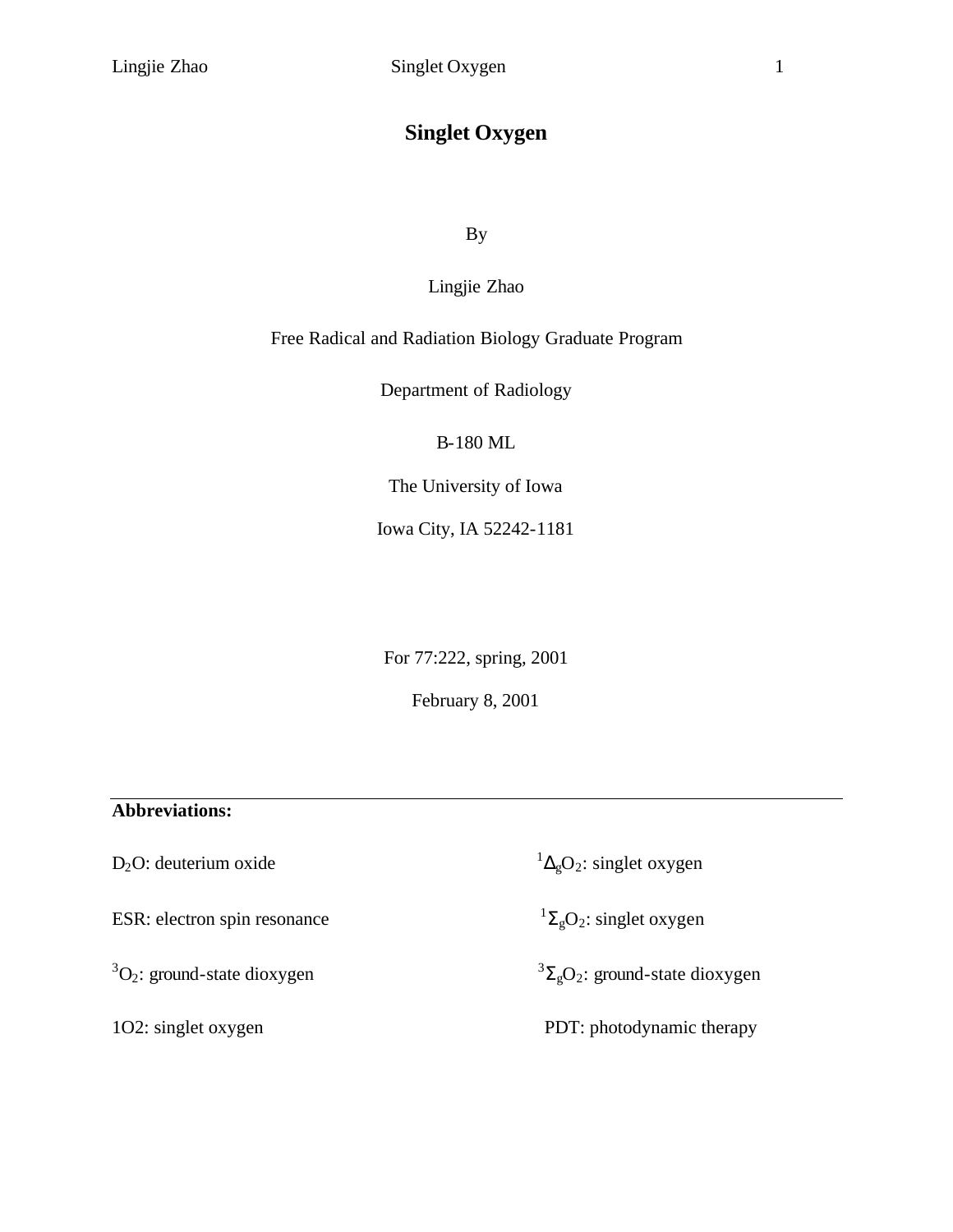| <b>Content</b>                                                               | Pages          |
|------------------------------------------------------------------------------|----------------|
| 1. Abstract                                                                  | $\overline{2}$ |
| 2. Introduction                                                              | $\overline{2}$ |
| 3. Electronic structure and the lifetime of singlet oxygen                   | 3              |
| 4. Generation of singlet oxygen and biologic effect in PDT of singlet oxygen | $\overline{4}$ |
| 5. Detection of singlet oxygen                                               | 6              |
| 6. Reaction of singlet oxygen                                                | 7              |
| 7. Quenching of singlet oxygen                                               | 8              |
| 8. Summary                                                                   | 9              |
| 9. References                                                                | 10             |

# **Abstract**

Singlet oxygen  $({}^{1}O_2)$  is a higher energy state molecular oxygen species. It is one of the most active intermediates involved in chemical and biochemical reactions. To fully appreciate the reactivity of  ${}^{1}O_{2}$ , it is necessary to understand its physical and chemical nature. This paper reviews the generation, quenching and detection of  ${}^{1}O_{2}$ . Its properties, possible chemical reactions are presented as well as its biological role in Photodynamic the rapy (PDT).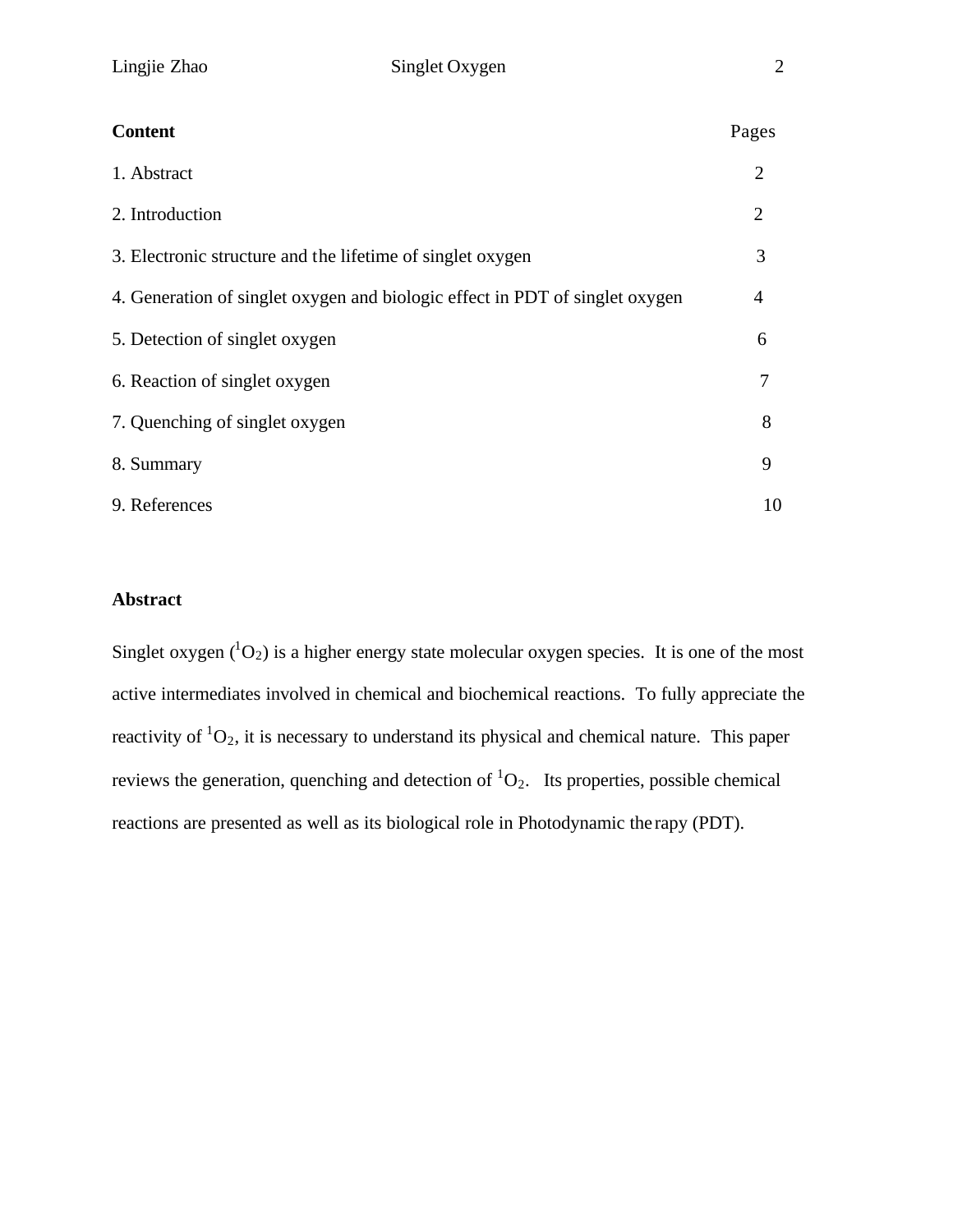#### **Introduction**

Singlet oxygen  $({}^{1}O_2)$  was first observed in 1924 [1] and then defined as a more reactive form of oxygen [2]. The main method of production of  ${}^{1}O_{2}$  is by photosensitization reactions [3]. In 1931, Kautsky first proposed that  ${}^{1}O_{2}$  might be a reaction intermediate in dye-sensitized photooxygenation [4]. Following this suggestion, many studies have showed that  ${}^{1}O_{2}$  is an important intermediate species in the detrimental oxidation of biomolecules. It has been demonstrated now that  ${}^{1}O_{2}$  can react with many kinds of biological molecules such as DNA, proteins and lipids [5]. Since oxygen is ubiquitous and efficiently quenches electronically excited states,  ${}^{1}O_{2}$  is likely to be formed following irradiation in countless situations and involved in various chemical and biological process as well as in several disease processes [2]. Therefore, a better understanding of its chemical and physical nature are important. This paper will discuss the generation, quenching and detection of  ${}^{1}O_{2}$ . Its properties, reactions are presented as well as its biological effects in PDT.

#### **Electronic structure and the lifetime of singlet oxygen**

Molecular orbital theory can explain the electronic structure of molecular oxygen. The lowest electronic state of oxygen is a triplet ground state  $({}^3\Sigma_g)$  with two unpaired electrons distributed in the highest occupied orbitals [6]. Rearrangment of the electron spins within these two degenerate orbitals results in two possible singlet excited states (Fig. 1). The  ${}^{1}\Delta_{g}$  state has an energy only 23 kcal above that of the ground state; both electrons are paired in a single orbital, leaving the other vacant. This state might be expected to undergo two-electron reactions. The higher singlet state  $({}^{1}\Sigma_{g}^{+})$  comes from the spin pairing electrons in different orbitals and might be expected to undergo one-electron free-radical reactions. Because there are no unpaired electrons,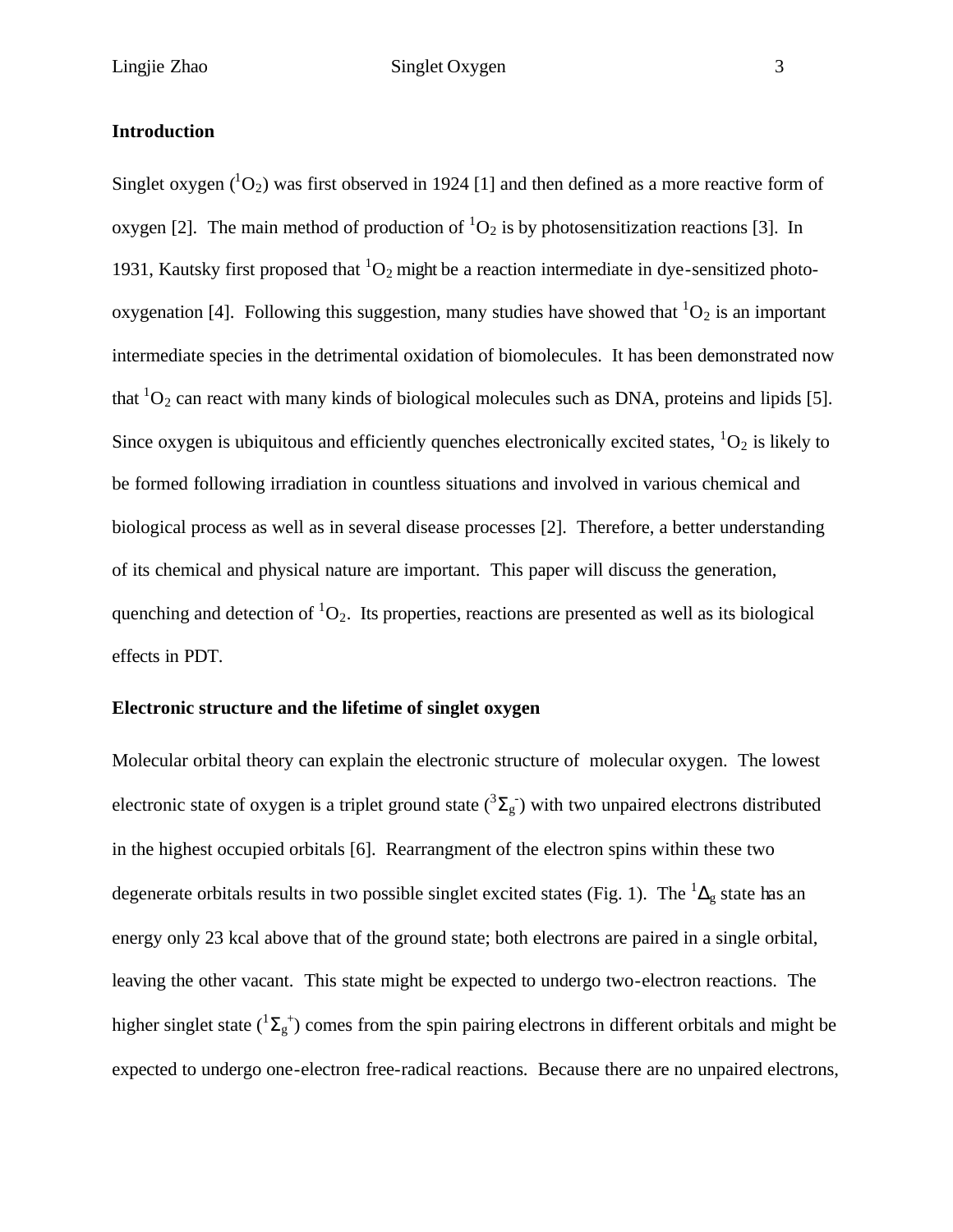### Lingjie Zhao Singlet Oxygen 4

neither  ${}^{1}\Delta_{g}$  form nor  ${}^{1}\Sigma_{g}$  are radicals. In both forms of  ${}^{1}O_{2}$ , the spin restriction is removed so that the oxidizing ability is greatly increased [2].

The  ${}^{1}\Sigma_{g}^{+}$  state has a much shorter lifetime than  ${}^{1}\Delta_{g}$  state because  ${}^{1}\Sigma_{g}^{+}$  is more reactive than the  $1\Delta_g$  form. It decays to  $1\Delta_g$  state before chemical reactions can occur. The different energy states of two excited states of molecular oxygen are summarized in Table 1. The lifetime of  ${}^{1}O_{2}$ depends on the nature of the solvent (Table 2).

Table 1. Dfifferent energy states of molecular oxygen [7]

| States of the oxygen molecule              | Occupancy of highest orbitals | Energy above ground state |
|--------------------------------------------|-------------------------------|---------------------------|
| Second excited state $({}^{1}\Sigma_{g}+)$ |                               | $37$ kcal / mol           |
| First excited state $({}^{1}\Delta_g)$     |                               | $22$ kcal / mol           |
| Ground state $({}^3\Sigma_g^-)$            |                               |                           |

Table 2. Lifetime of singlet oxygen in various solvents [7]

| Solvent                           | $t/\mu s$      | Solvent           | $t/\mu s$      |
|-----------------------------------|----------------|-------------------|----------------|
| $H_2O$                            | $\overline{c}$ | $C_6H_{12}$       | 17             |
| $D_2O$                            | 20             | $C_6F_6$          | $600 \pm 200$  |
| CH <sub>3</sub> OH                | 7              | CHCl <sub>3</sub> | $60+15$        |
| 50% D <sub>2</sub> O              | 11             | CDCl <sub>3</sub> | $300 \pm 100$  |
| 50% CH <sub>3</sub> OH            | 11             | CCl <sub>4</sub>  | $700+200$      |
| $C_2H_5OH$                        | 12             | CS <sub>2</sub>   | $200 \pm 60$   |
| CH <sub>3</sub> COCH <sub>3</sub> | 26             | Freon 11          | $1000 \pm 200$ |

#### **Generation of singlet oxygen**

Both physical and chemical methods can generate singlet oxygen.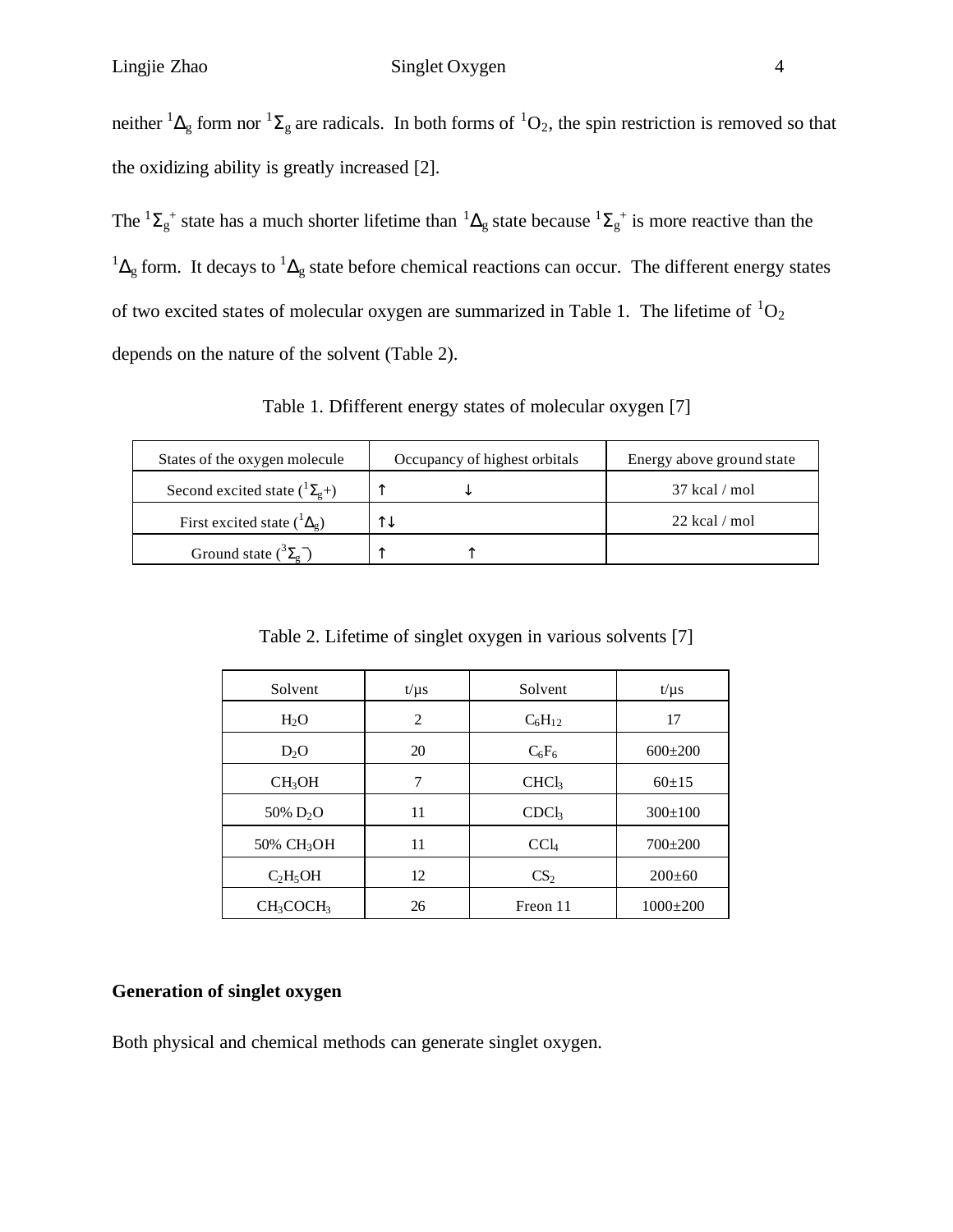1. Photosensitization method and biologic effect in PDT: The most popular photosensitizer is Photofrin. Photofrin absorbs in the UV and in the visible region. Photodynamic Therapy (PDT) using Photofrin is performed by irradiating at 630 nm regions, because red light most easily penetrate to tissue. Photofrin, when activated by light, undergoes a chemical reaction, which produces a cytotoxicity agent, leading to cell death. For most application of PDT, the cytotoxic agent is produced by one of two different processes called Type I or Type II [8]. See Figure 1.



Figure 1. Two pathways in PDT [8]. Type I generates radicals and Type II generates <sup>1</sup>O<sub>2</sub>. Both radicals and <sup>1</sup>O<sub>2</sub> cause oxidative destruction of tissue.

A Type I mechanism results in hydrogen atom or electron transfer reactions between the sensitiser and some substrate or the solvent to yield either radicals or radical ions. Radicals and radical ions formed can then react with oxygen to yield superoxide radical anion. At low pH the superoxide radical anion can protonate to form the reactive  $HO_2^{\bullet}$  radical. The Type II process is detailed in Figure 2. In this case, Photofrin absorbs the energy of the light that raises the molecule to an "excited triplet state". The excitation energy can be transferred to an adjacent  $O_2$ molecular, converting it to the singlet state while the photosensitizer molecular returns to the ground state.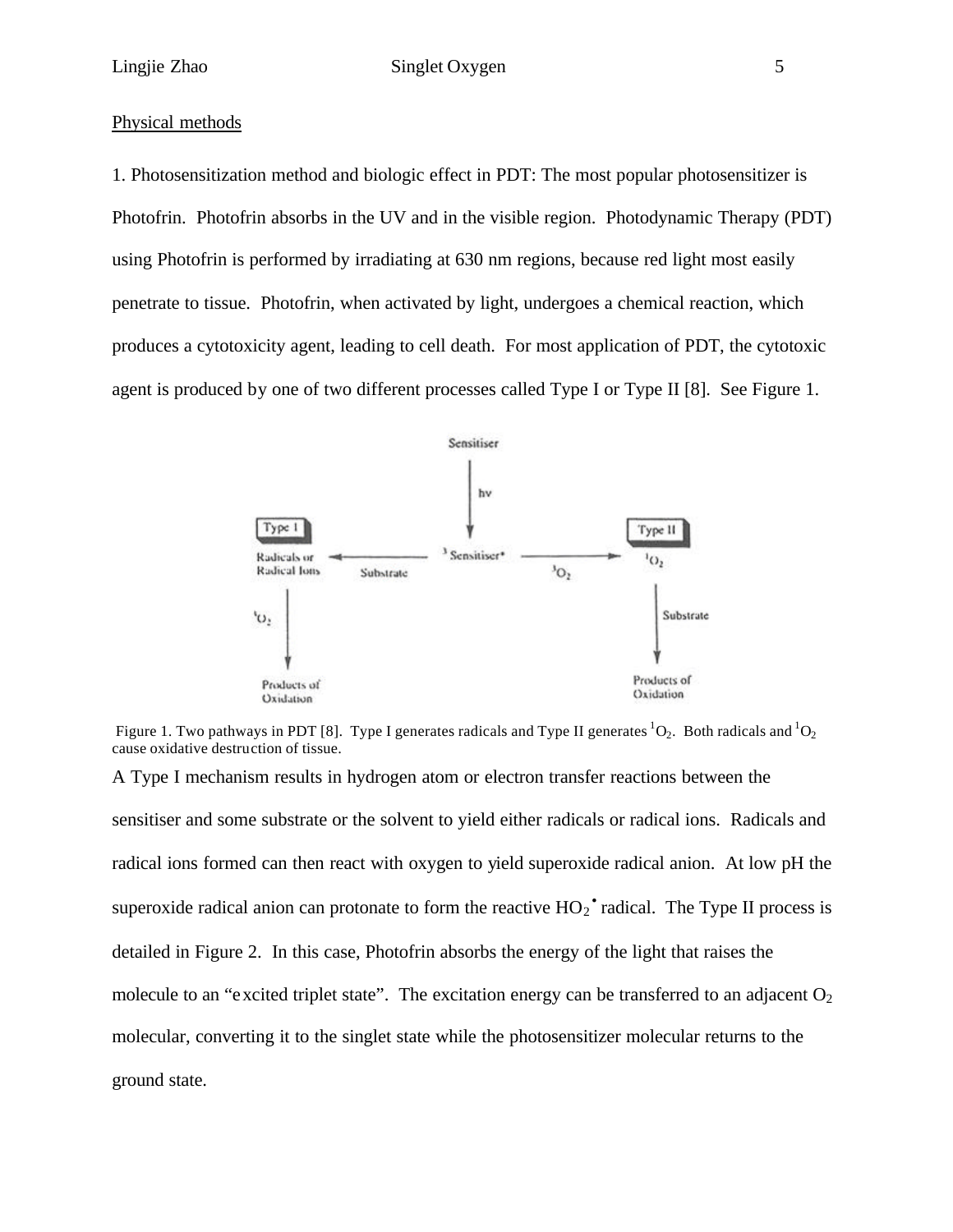Both singlet oxygen and superoxide are cytotoxic species, causing oxidative destruction of tissue and they consitute the basis for photodynamic cancer therapy.

| $\sqrt{5}$<br>$S + hv \longrightarrow$                               | Absorption to give singlet                        |
|----------------------------------------------------------------------|---------------------------------------------------|
| $s_{s} \rightarrow s + h v_{F}$                                      | Fluorescence                                      |
| $s \rightarrow$<br>$J$ C at                                          | Crossing over to give long-lived<br>triplet state |
| $S^*$ + O <sub>2</sub> $\rightarrow$ S + <sup>1</sup> O <sub>2</sub> | Energy transfer to give<br>singlet oxygen         |
| ${}^{1}O_{2}$ <sup>*</sup> + tissue $\longrightarrow$ necrosis       |                                                   |

Figure 2. Type II process [8]. Photofrin (S) is excited by the light and transfers the excited energy to  $O_2$  molecular that produces  ${}^{1}O_{2}$ , but the photofrin returns to the ground state.

2. Another physical method is microwave or radiofrequency discharge that generates up to 10% concentration of singlet oxygen  $({}^{1}\Delta_g)$  in an oxygen atmosphere.

#### Chemical methods

Several chemical methods can generate  ${}^{1}O_{2}$ . One of the biologically singnificant reactions is hydrogen peroxide and hypochlorite ions reaction because OCI can be formed by the enzyme myeloperoxidase during phagocytosis [2]. This reaction is  $OCI + H_2O_2 \rightarrow {}^1O_2 + CI + H_2O$ . Other chemical methods include the thermolysis of endoperoxides of some aromatic

hydrocarbons and some organic ozonides.

#### **Detection of singlet oxygen**

1. Scavengers: Scavengers can inhibit a reaction dependent of  ${}^{1}O_{2}$  [9]. For example, azide acting as a physical scavenger reacts with  ${}^{1}O_{2}$  to give a reactive azide radical,  $N_{3}^{-} + {}^{1}O_{2} \rightarrow N_{3}^{\bullet} + O_{2}$  [9]. Other scavengers including carotene, ascorbate, thiols and histindine act as chemical scavengers. 2. D<sub>2</sub>O: D<sub>2</sub>O can be used to detect <sup>1</sup>O<sub>2</sub> presence because the lifetime of <sup>1</sup>O<sub>2</sub> is 10-fold longer in  $D_2O$  than in H<sub>2</sub>O [10]. So, if a reaction in aqueous solution is dependant on singlet oxygen, carrying it out in D2O instead should greatly potentiate the reaction.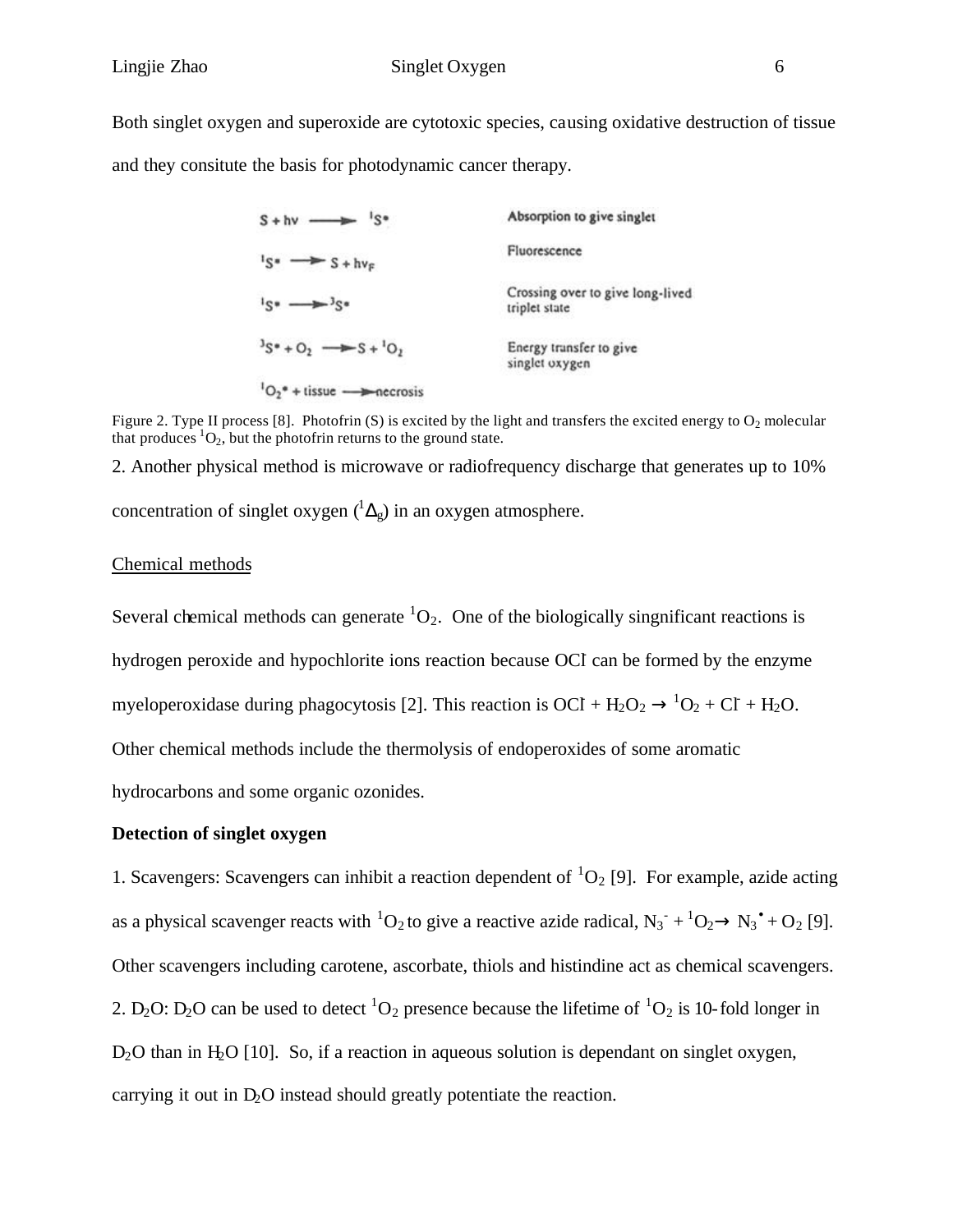## Lingjie Zhao Singlet Oxygen 7

3. Luminescence: As  ${}^{1}O_2$  decays back to the ground state, some of the energy is emitted as light.

The light from singlet oxygen appears in the infrared as 1268 nm [3].  $O_2(^1\Delta_g) \rightarrow O_2(^3\Sigma_g) + h\nu$ (1268 nm)

Other detection methods include ESR, calorimetry, photo ionization and mass spectroscopy.

#### **Reactions of singlet oxygen**

The reactions of  ${}^{1}O_2$  often involve carbon-carbon double bond, which are present in many biological molecules, such as carotene, chlorophyll, and unsaturatal fatty acids.

1. Alder-ene reaction (Schenck reaction)

In this reaction, oxygen adds to the alkyl substituted olefins to form allylic hydroperoxides with a migration of the double bond. The resulting allylic hydroperoxides can be easily converted into α,β-unsaturated carbonyl compounds and allyl alcohols [7]. A variety of mechanisms have been proposed to explain the products observed in this reaction. They involve either a six-centered transition state typical of the classical ene reaction (a), a peroxide of closely related intermediate (b and c) or a biradical intermediate (d) [2]. See figure 3. While the involvement of peroxide intermediate is consistent with the experimental observations, the classical ene mechanism is favored by most authors [7]. Involvement of radical intermediates has been ruled out on the basis of various evidences. Figure 3 [7]

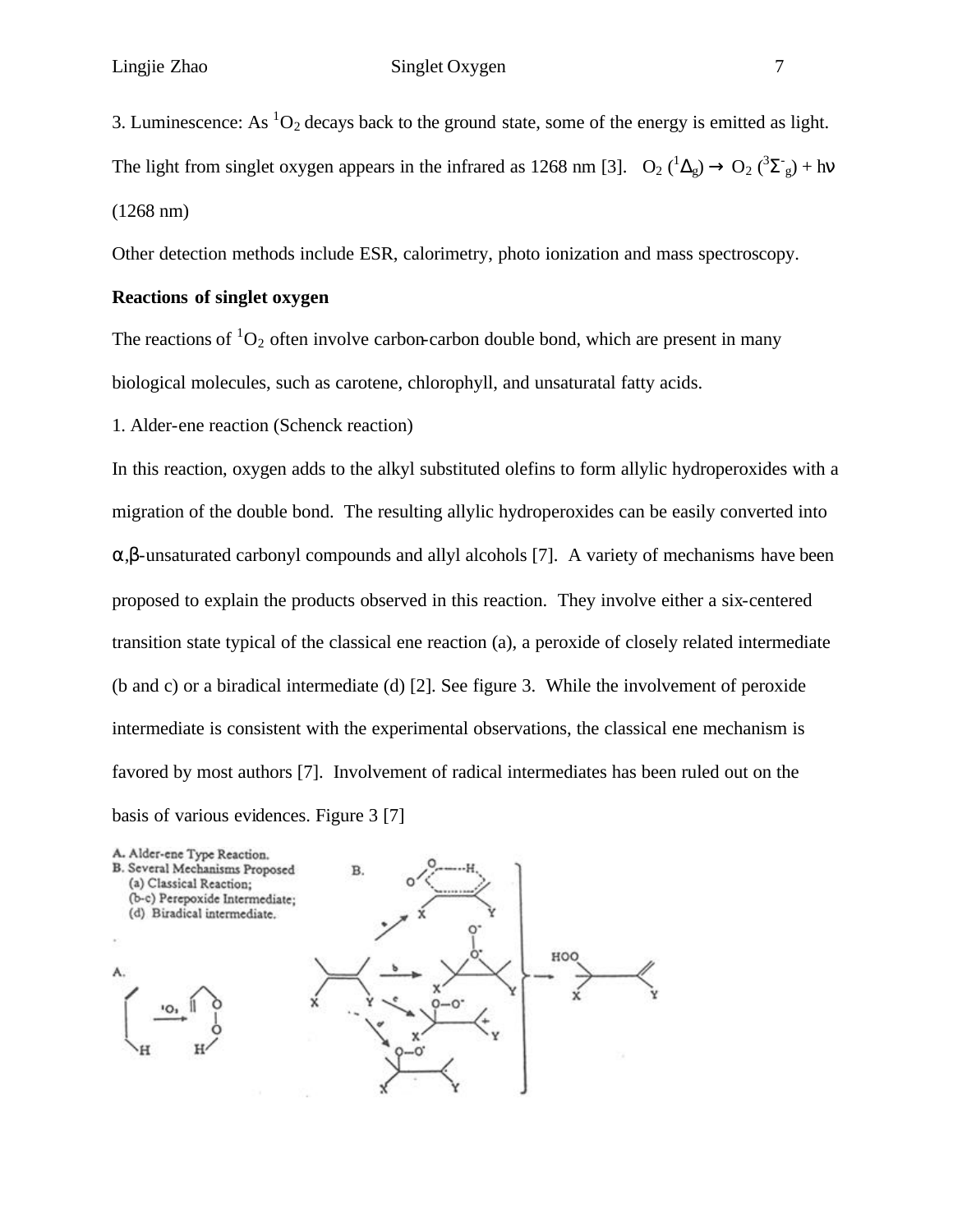#### 2. Diels-Alder reaction

With acceptors such as *cis* dienes or aromatic hydrocarbons,  ${}^{1}O_{2}$  can react as a good dienophile. This reaction is similar to the well-known Diels-Alder reaction [7]. The initially formed endoperoxides may undergo fragmentation back to reactants or rearrange to products through the homolytic fission of the oxygen-oxygen bond. The concerted character of this addition reaction has been indicated based on experimental observations.

3. Reaction with electron rich systems

Singlet oxygen can also react with electron rich systems [7], in which carbon-carbon double bonds have adjacent electron donating atoms (nitrogen, sulfur). In these reactions, an oxetane type adduct is formed. These dioxetanes may be unstable and decompose to give carbonyl compounds (Reaction below). Decomposition of dioxetane is sometimes accompanied by chemiluminiscence.



Reaction is from [7]

#### **Quenching of singlet oxygen**

The quenching of singlet oxygen involves the deactivation of the excited state of molecule. Deactivation can be accomplished by either physical or chemical quenching. Physical quenching leads only to the deactivation of singlet oxygen to its ground state with no oxygen consumption or product formation. In chemical quenching, by contrast, singlet oxygen reacts with quencher R to produce  $RO<sub>2</sub>$ . Two major mechanisms of  ${}^{1}O<sub>2</sub>$  quenching are known, namely energy transfer and charge transfer quenching.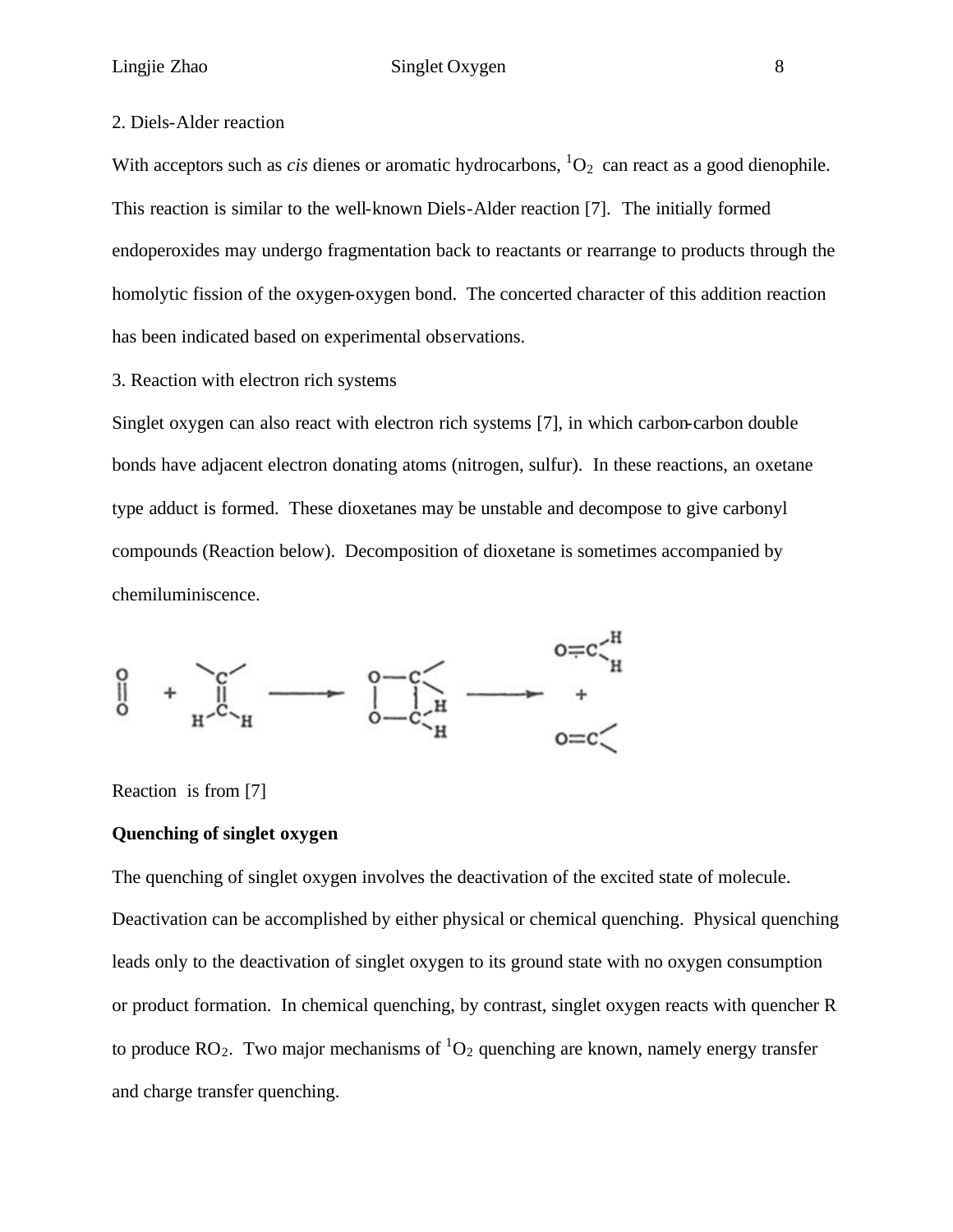# Lingjie Zhao Singlet Oxygen 9

## 1. *Energy transfer quenching*

This mechanism of quenching is the reverse of reaction by which singlet oxygen is formed [2]. It involves formation of triplet quencher and ground state oxygen  $({}^{1}O_{2} + Q \rightarrow {}^{3}O_{2} + Q)$ .

## 2*. Charge transfer quenching*

This mechanism involves the interaction between the electron-deficient  ${}^{1}O_{2}$  molecule and electron donors to form a charge transfer complex [2]. Intersystem crossing restrictions are relaxed in the complex which can then dissociate into donor and ground state oxygen.

#### **Summary**

Singlet oxygen is a higher energy state molecular oxygen species. Rearrangement of the electron spins within the degenerate orbital results in two possible singlet excited states. Several techniques can detect  ${}^{1}O_{2}$  including scavengers and luminescence. The reactions of  ${}^{1}O_{2}$  often involve carbon-carbon double bonds. For example, Alder-ene reaction is  ${}^{1}O_{2}$  shifts the double bonds. Energy transfer and charge transfer quenching are two major mechanisms of  ${}^{1}O_{2}$ quenching.